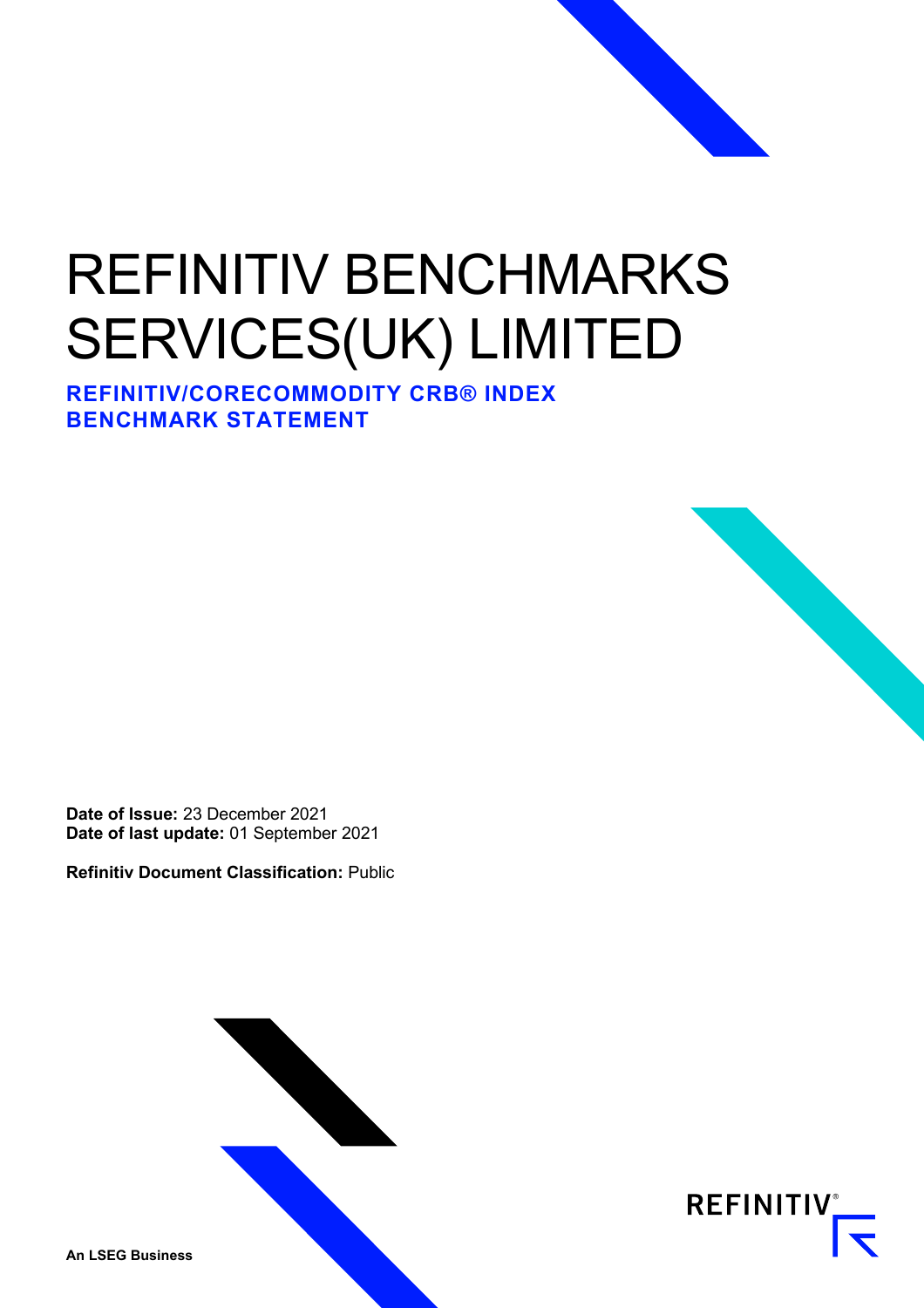#### **Contents**

| 2. |  |  |  |  |  |
|----|--|--|--|--|--|
| 3. |  |  |  |  |  |
|    |  |  |  |  |  |
| 5. |  |  |  |  |  |
|    |  |  |  |  |  |
|    |  |  |  |  |  |

© Refinitiv 2021. All Rights Reserved.

Refinitiv, by publishing this document, does not guarantee that any information contained herein is or will remain accurate or that use of the information will ensure correct and faultless operation of the relevant service or associated equipment. Neither Refinitiv, nor its agents or employees, shall be held liable to any user or end user for any loss or damage (whether direct or indirect) whatsoever resulting from reliance on the information contained herein.

This document may not be reproduced, disclosed, or used in whole or part without the prior written consent of Refinitiv.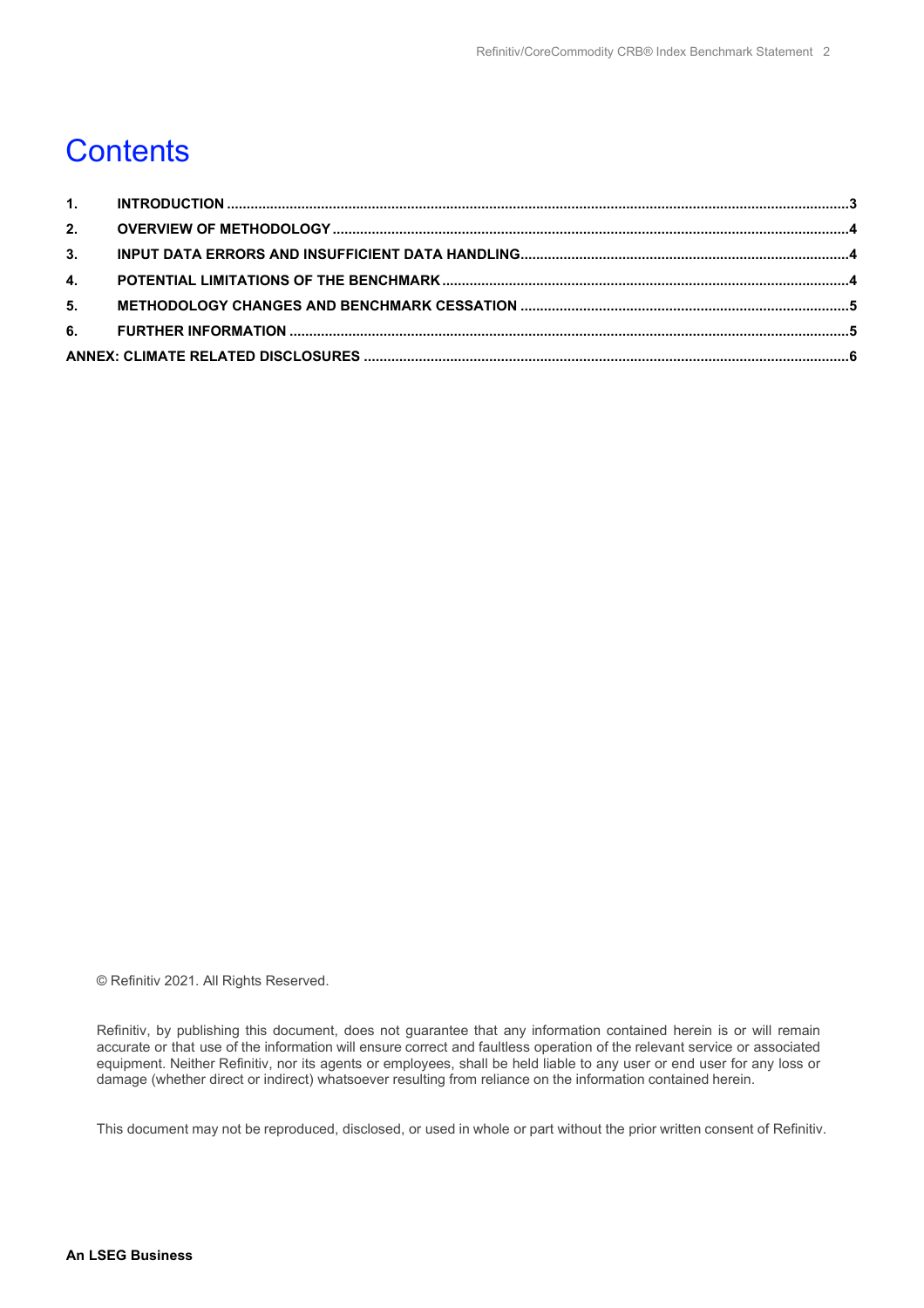## <span id="page-2-0"></span>1.INTRODUCTION

The Refinitiv/CoreCommodity CRB® Index (the "Benchmark") was introduced in 2005 as 10th revision of original CRB index founded in 1957 to provide a more liquid and economically relevant benchmark that will provide a timely and accurate representation of commodities as an asset class. The Refinitiv/CoreCommodity CRB® Indices are classified as Regulated-data benchmark as per Article 3 (24)(a)(i) of the BMR and categorized as Non-Significant Benchmark.

The historic CRB Index has undergone 9 previous weighting revisions since its inception to ensure market representative and the current model is a continuation from 2005 revision.

|                                                     | 1957        | 1961               | 1967     | 1971    | 1973           | 1974     | 1983 | 1987    | 1992    | 1995        | 2005                         |
|-----------------------------------------------------|-------------|--------------------|----------|---------|----------------|----------|------|---------|---------|-------------|------------------------------|
| Number of Futures Markets<br>Number of Spot Markets | 26<br>o<br> | 25<br><sup>o</sup> | 26<br>C  | 27<br>C | 28<br>0        | 27<br>n  | 27   | 21<br>0 | 21<br>0 | 17<br>0     | 19<br>0                      |
| <b>Markets in Index</b>                             | 28          | 27                 | 28       | 29      | 28             | 27       | 27   | 21      | 21      | 17          | 19                           |
| <b>Markets Removed</b>                              |             |                    | $\bf{0}$ | 10      |                |          | 4    | 6       |         | 5           |                              |
| <b>Markets Added</b>                                |             | 0                  |          | 9       | $\overline{2}$ | $\bf{0}$ | 4    | 0       |         | А           | 3                            |
| Forward Averaging Window (months)                   | 12          | 12                 | 12       | 12      | 12             | 12       | 12   | 9       | 9       | 6           | Rolling<br><b>Nearby</b>     |
| Averaging technique                                 |             |                    |          |         |                |          |      |         |         |             | Arithmetic<br><b>Monthly</b> |
|                                                     | Geometric   |                    |          |         |                |          |      |         |         | Rebalancing |                              |

The Refinitiv/CoreCommodity CRB® Indices are calculated for the Primary CRB Index comprising 19 individual commodity futures, the Non-Energy CRB index excludes energy segment and comprises 15 individual commodity futures, the Non-Agri and Livestock CRB index excludes both agricultural and livestock commodity futures and comprises 9 individual commodity futures. All the CRB index segments are calculating the excess return and total return version along with 3 month forward excess return and total return versions. A euro dominated and currency hedged index is also calculated for the Primary CRB total return index using 1 month forex forwards with a daily adjusted notional.

Refinitiv Benchmark Services (UK) Limited ("RBSL" or "the Administrator") is the administrator of the Refinitiv/CoreCommodity CRB Index segments and all related versions. The Refinitiv/CoreCommodity CRB® Index is a commodity benchmark based on exchange traded commodity futures and subject to the UK Benchmark Regulation ("BMR")[1](#page-2-1). RBSL administers the Refinitiv/CoreCommodity CRB® Index in accordance with Article 26 ("non-significant benchmarks") of the BMR. RBSL has adopted policies and procedures to comply with the ESMA's Regulation.

The Benchmark is intended to cover the commodity futures traded over world leading regulated derivative exchanges where there is sufficient liquidity in the commodity futures market to provide accurate index representation. Currently the Benchmark comprises 19 commodity futures as listed in the Benchmark Methodology and the Benchmark disseminated at the close of business day on which US futures market is open for business.

The primary infrastructure used to source commodity futures data used in the determination of the Benchmark is the Refinitiv Elektron data delivery system which directly linked with global derivative exchanges. For Total Return Euro Daily Hedge Index, the WM-Reuters Currency benchmarks 16:00 LDN rates to be used in hedge component calculation.

The benchmark is using primarily three major derivative exchanges CME (which owns CBOT, NYMEX and COMEX), ICE (which owns NYBOT) and LME and all exchanges are regulated by derivative exchange regulators. The Benchmark is not based on the contribution of input data. Benchmark also using 3 months US treasury previous day high value for Total Return version calculation.

Determination of the Benchmark is an automated ruled based process without any manual intervention and the commodity futures settle prices are being plucked directly from the derivative exchange feeds that feed into the Elektron data highway.

This benchmark statement shall be reviewed at least every two years, or whenever there is a material change to either the type of the Benchmark or to the Methodology used in the determination of the benchmark.

<span id="page-2-1"></span><sup>1</sup> [The Benchmarks \(Amendment and Transitional Provision\) \(EU Exit\) Regulations 2019](https://www.legislation.gov.uk/uksi/2019/657/made)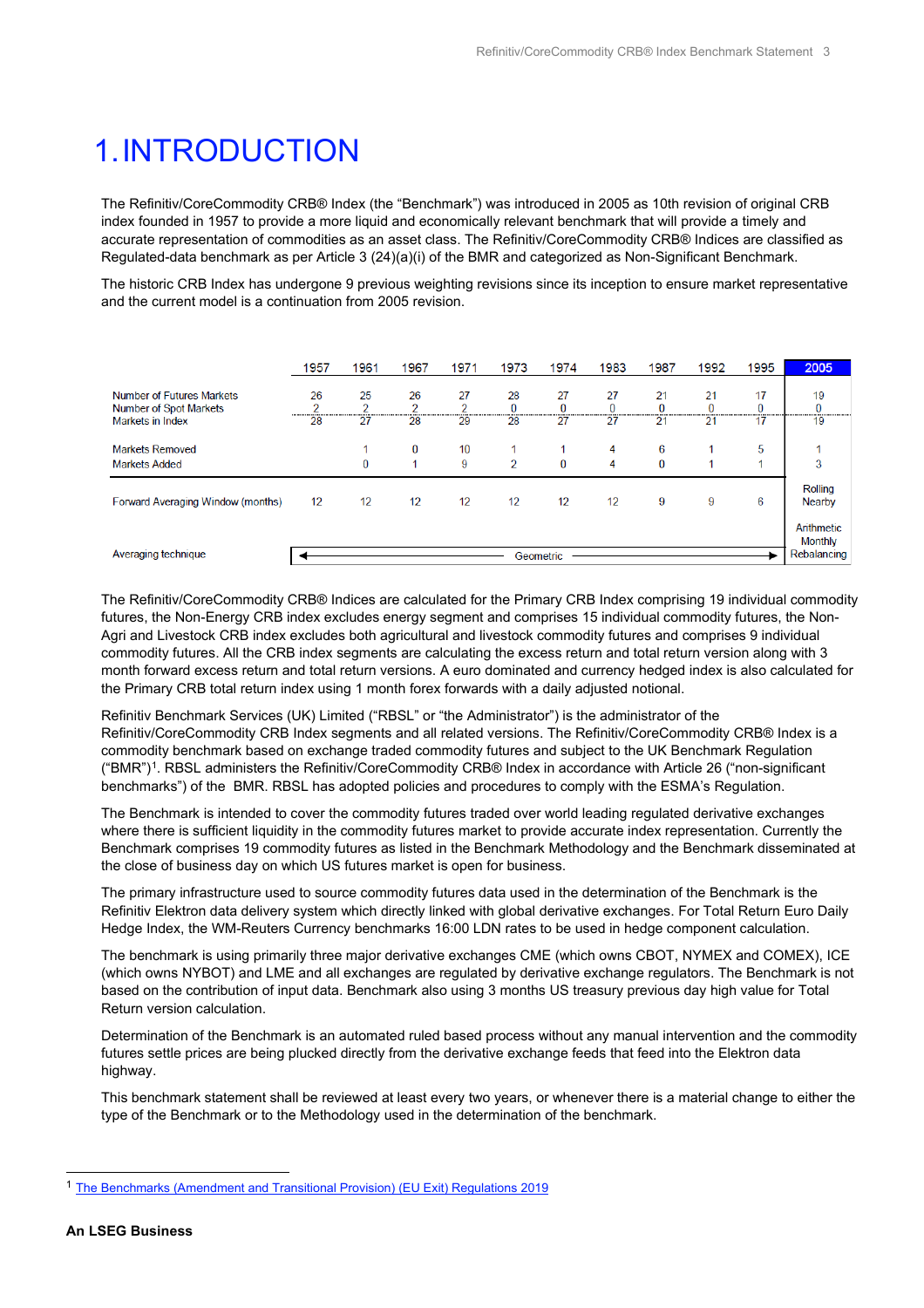#### <span id="page-3-0"></span>2.OVERVIEW OF METHODOLOGY

Refinitiv/CoreCommodity CRB® Indices are calculated for the following segments, The Primary CRB index comprising 19 individual commodities, the Non-Energy CRB index which excludes energy commodities and comprises 15 individual commodities, and the Non-Agri and Livestock CRB index which excludes both agricultural and livestock commodities and comprises 9 individual commodities. For each Commodity Segment, four types of indices are calculated, an excess return, 3 months forward exchange return, total return and 3 months forward total return. In addition, a euro denominated and currency hedged index is calculated for the Primary CRB total return index using 1 month FX forwards with a daily adjusted notional.

An individual commodity "Percent Return" is calculated for each commodity futures, in each Commodity Segment Main index and Forward index. The roll from the front expiration month to the immediate back expiration month of the relevant futures contract takes place over the first four business day period of each calendar month. Exposure is rolled in equal amounts of 25% on each day during the roll period such that by the fourth day of the roll period, 100% of the weight is in the immediate back expiration month.

The Refinitiv/CoreCommodity CRB® Commodity Segment Main and Forward indices are rebalanced monthly after close of 6th Business day to reinstate the fixed weights allocations from 2005 revision.

#### <span id="page-3-1"></span>3.INPUT DATA ERRORS AND INSUFFICIENT DATA HANDLING

The ability of RBSL to determine and publish the Refinitiv/CoreCommodity CRB® Indices Benchmarks in accordance with this Methodology depends on the accuracy of the regulated futures exchange data available to RBSL for the calculation of the Benchmark. Reasonable efforts are made to ensure the correctness and validity of regulated futures exchange data used in index calculations.

RBSL reserves the rights to restate the index level where errors have identified on index input data by Refinitiv Index operations or notified by regulated futures exchanges. All index restatements will be communicated to stakeholders through Refinitiv regular client communication channels, in addition Eikon Data Alerts and posting a data notification.

Also "Market Emergency" is herein defined as any unscheduled and extraordinary condition in which liquidity in the markets used to source input data is interrupted (such as an event resulting in the unscheduled closing of futures exchanges). Should a Market Emergency occur, RBSL reserves the right to take such action with respect to the Refinitiv/CoreCommodity CRB® Indices as it deems appropriate given the circumstances and after consulting with the Index Oversight Committee as appropriate. All index revisions will be consulted with market participants (via market consultation) and then the change in commodity constituent/s will be communicated to stakeholders through Refinitiv regular client communication channels.

# <span id="page-3-2"></span>4.POTENTIAL LIMITATIONS OF THE BENCHMARK

The design of the Benchmark is resilient against disruptions and periods of high volatility. However, technical problems or extreme market events may lead to re-publish the most recent Benchmark end of day close until the disruption has ended or changes have been implemented. RBSL will attempt to notify interested parties of any such actions as well in advance as is practicable. There is no assurance, however, that following a Market Emergency, the actions taken in response to such Market Emergency, or any other force majeure event, will not have an adverse effect on the value of the Refinitiv/CoreCommodity CRB® Indices or the manner in which they are calculated.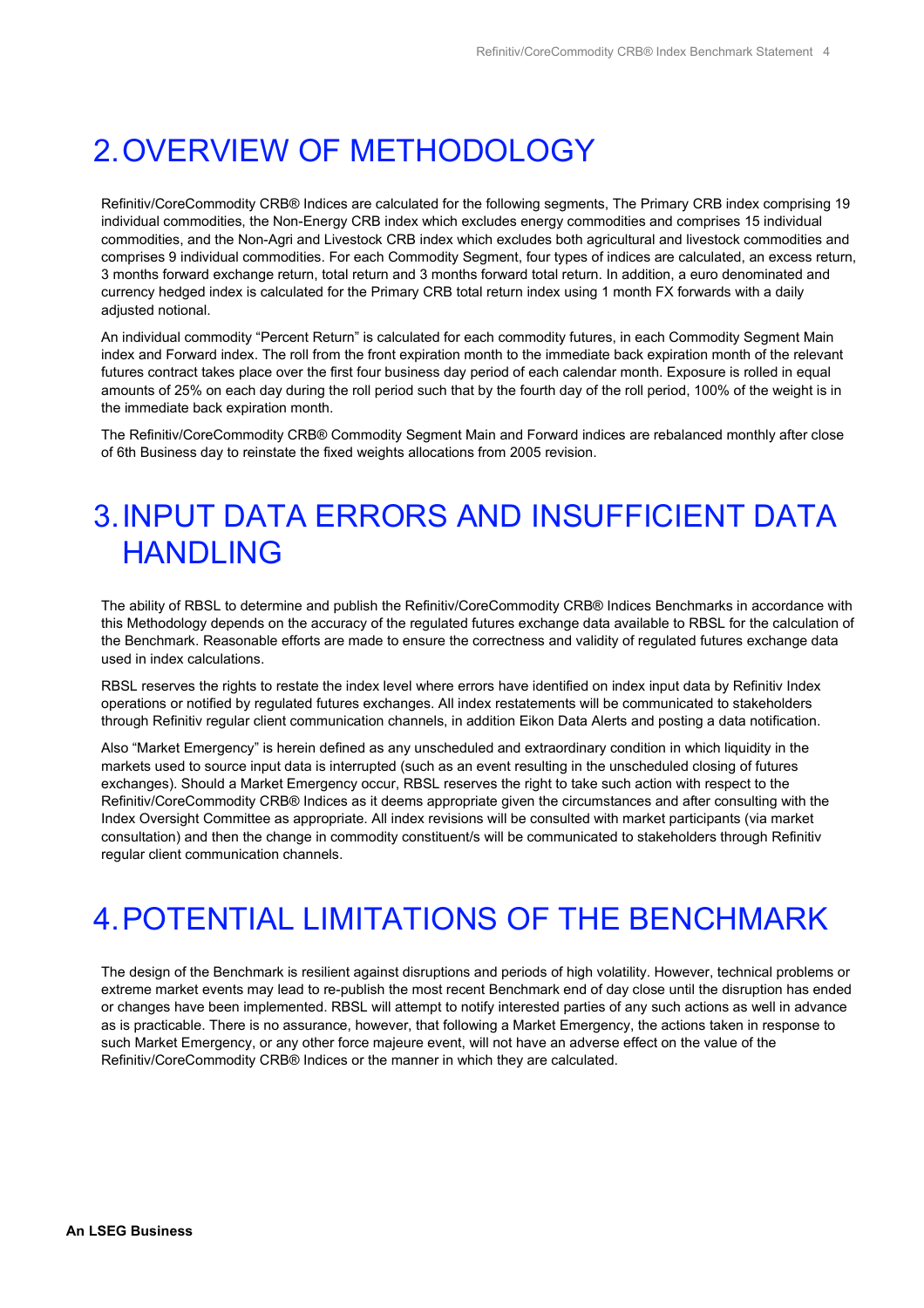## <span id="page-4-0"></span>5.METHODOLOGY CHANGES AND BENCHMARK **CESSATION**

The Refinitiv/CoreCommodity CRB® Indices Methodology is subject to a review in order to assess its ongoing fitness for purpose on at least an annual basis. In the event that the review leads RBSL to believe that a change to the Methodology is required and that the change is material in its effect on the benchmark, a market consultation will be conducted in accordance with the RBSL Benchmark Methodology Change Procedures in order to seek feedback from a representative range of stakeholders. RBSL will review all feedback and, if following such review it resolves to proceed with the proposed change or changes, will provide sufficient notice to users of the Benchmark before implementing such change or changes.

Circumstances beyond the control of RBSL may necessitate an immediate change to or the cessation of the Benchmark. Such circumstances include without limitation (i) loss of commodity futures exchange input data source and (ii) a loss of interest in the available indices over wider market.

In the event that an immediate change is required, RBSL will provide as much notice as is practicable in accordance with the RBSL Benchmark Methodology Change Procedures and following such change will conduct an internal review of the Benchmark Methodology.

If it becomes necessary to cease calculation and distribution of the benchmark, RBSL will implement the [RBSL](https://www.refinitiv.com/content/dam/marketing/en_us/documents/methodology/rbsl-benchmark-methodology-change-cessation-policy.pdf)  [Benchmark Cessation Policy.](https://www.refinitiv.com/content/dam/marketing/en_us/documents/methodology/rbsl-benchmark-methodology-change-cessation-policy.pdf) This includes conducting an analysis of the estimated usage of the Benchmark and, where feasible, the selection of a credible alternative benchmark. In all cases, RBSL will take all reasonable steps to ensure that all users and other stakeholders are made aware as soon as possible of any intention or possible necessity to cease the Benchmark.

Any material change to the Benchmark Methodology or cessation of the Benchmark may have an impact on any financial contract or financial instrument that references the Benchmark or on the measurement of the performance of an investment fund that uses or refers to the Benchmark. Financial instruments that reference the Benchmark include UCITS ETF and exchange traded and OTC derivative contracts including swaps and option contracts.

A material change to the Methodology may lead to a change in the economic reality represented by the Benchmark and therefore to the economic exposure of any financial contract or financial instrument that references the Benchmark. A cessation of the Benchmark would require the selection of an alternative benchmark or the implementation of any fallback procedures for financial contracts or financial instruments that reference the Benchmark.

#### <span id="page-4-1"></span>6.FURTHER INFORMATION

The Benchmark Methodology used in the determination and administration of the Refinitiv/CoreCommodity CRB® Indices is available on RBSL's [website.](https://www.refinitiv.com/content/dam/marketing/en_us/documents/methodology/cc-crb-index-methodology.pdf)

For further information about the Refinitiv/CoreCommodity CRB® Indices, please refer to the website at Refinitiv [Commodity](mailto:Refinitiv%20Commodity%20Indices) Indices or contact the Administrator at index queries@refinitiv.com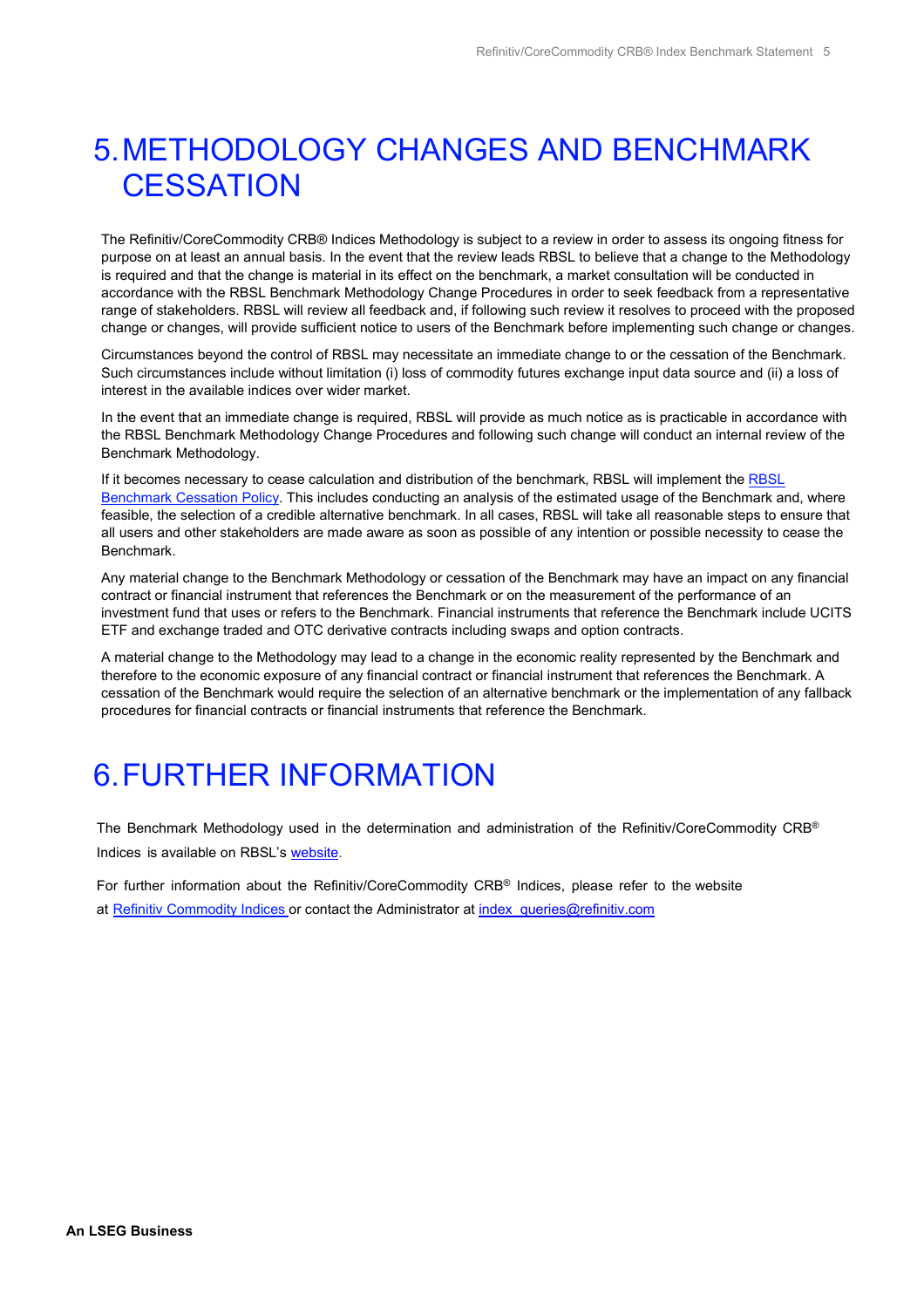٦

Section 3 added

## <span id="page-5-0"></span>ANNEX: CLIMATE RELATED DISCLOSURES

| SECTION 1 – CONSIDERATIO N OF ESG FACTORS                                                                                 |                                           |  |  |  |  |
|---------------------------------------------------------------------------------------------------------------------------|-------------------------------------------|--|--|--|--|
| Item 1. Name of the benchmark administrator.                                                                              | Refinitiv Benchmark Services (UK) Limited |  |  |  |  |
| Item 2. Type of benchmark or family of benchmarks.                                                                        | Commodity                                 |  |  |  |  |
| Choose the relevant underlying asset from the list provided in Annex II.                                                  |                                           |  |  |  |  |
| Item 3. Name of the benchmark or family of benchmarks.                                                                    | CoreCommodity/CRB Indices                 |  |  |  |  |
| Item 4. Are there in the portfolio of the benchmark administrator any EU Climate $□$ Yes $□$ No                           |                                           |  |  |  |  |
| Transition Benchmarks, EU Paris-aligned Benchmarks, benchmarks that                                                       |                                           |  |  |  |  |
| pursue ESG objectives or benchmarks that take into account ESG factors?                                                   |                                           |  |  |  |  |
| Item 5. Does the benchmark or family of benchmarks pursue ESG objectives?                                                 | I⊡ Yes ⊠ No                               |  |  |  |  |
| SECTION 3 - DISCLOSURE OF THE ALIGNMENT WITH THE OBJECTIVES OF THE PARIS AGREEMENT                                        |                                           |  |  |  |  |
| Item 10. By the date of application of this Regulation, for significant equity and bond benchmarks, EU Climate Transition |                                           |  |  |  |  |
| Benchmarks and EU Paris-aligned Benchmarks, benchmark administrators shall also disclose the following information.       |                                           |  |  |  |  |
| By 31 December 2021, benchmark administrators shall, for each benchmark or, where applicable, each family of benchmarks,  |                                           |  |  |  |  |
| disclose the following information:                                                                                       |                                           |  |  |  |  |
| $ $ (a)Does the benchmark align with the target of reducing carbon emissions or the $\Box$ Yes $\boxtimes$ No             |                                           |  |  |  |  |
| attainment of the objectives of the Paris Agreement;                                                                      |                                           |  |  |  |  |
| Date on which information has last been updated and reason for the update:                                                | 23 December 2021                          |  |  |  |  |
|                                                                                                                           | Annex: CLIMATE RELATED DISCLOSURES        |  |  |  |  |

 $\overline{1}$